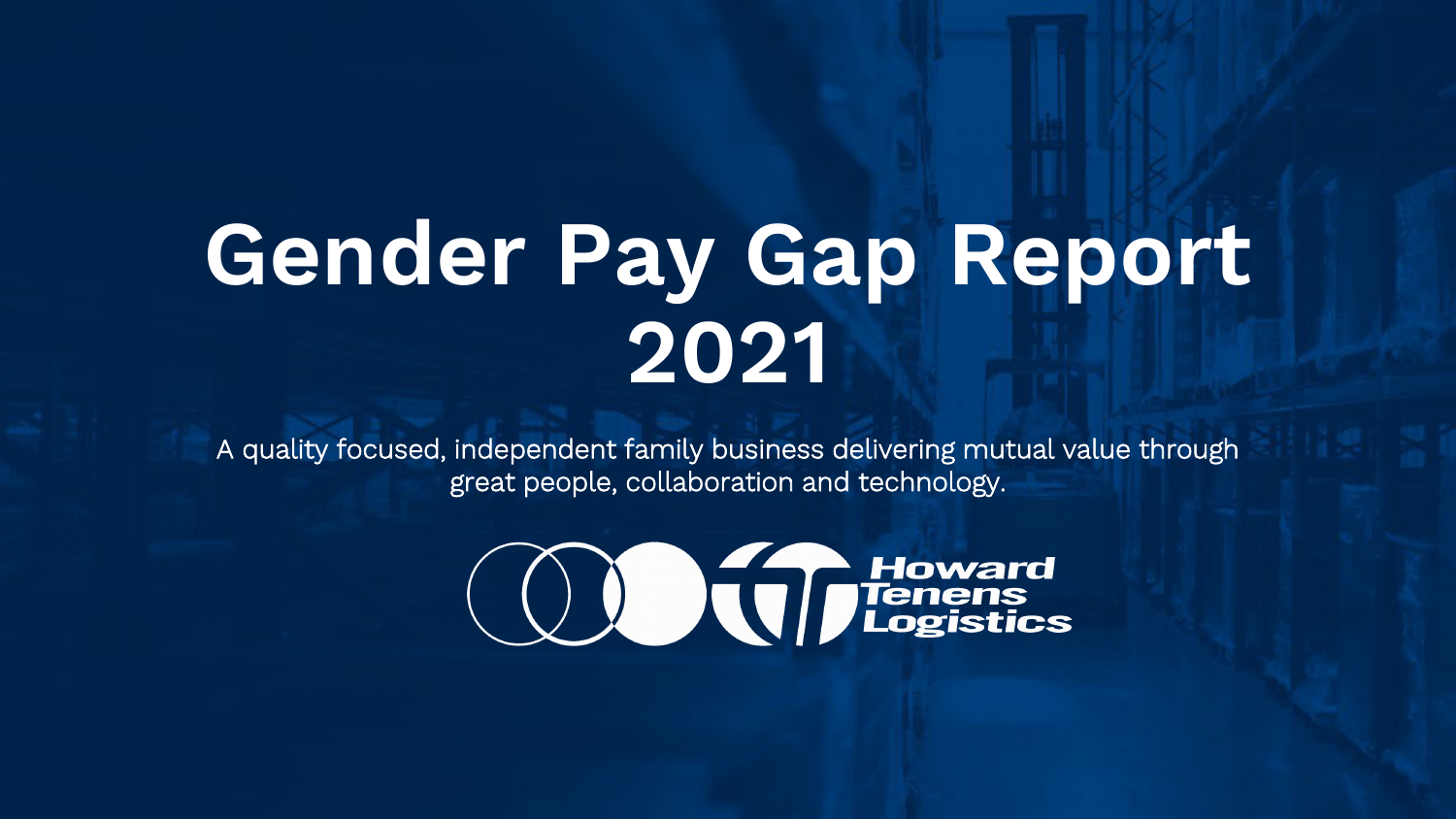# What is the Gender Pay Gap?

## Understanding the Gender Pay Gap

The Gender Pay Gap is the difference in pay between male and female employees which is explained through various statistics.

The gap that is identified as part of these statistics is influenced by a number of factors such as the demographic of our workforce.

#### Pay Gap v's Equal Pay

#### The gender pay gap analysis is different to equal pay legislation:

The Gender Pay Gap is more likely to occur due to structural issues within a business i.e. where males and females are found within an organisation and what salaries those positions attract.

Where *Equal pay* focusses upon the amount an employee is paid in their position and specifies that a male and female should be paid the same for doing the same role.

#### When we are required to report:

Under the Equality Act 2010 (Gender Pay Gap Information) Regulations 2017, employers with 250 or more employees are required to publish gender pay gap information based on a snapshot date.

For example in April 2022 we will be reporting statistics based on data as at 5<sup>th</sup> April 2021.

## What we are required to report: The Calculations

The Mean – this is the difference in the average salaries of men and women within the business.

The Median – the middle point of a population when the values are arranged in order from highest to lowest.

A negative number indicates that women earn higher than men in that area.

### Why we are required to report:

To identify and highlight specific areas for improvement is integral in building a balanced workforce.

Our ambition is to continue to grow and allow our employees to thrive in a genuinely diverse and sustainable business.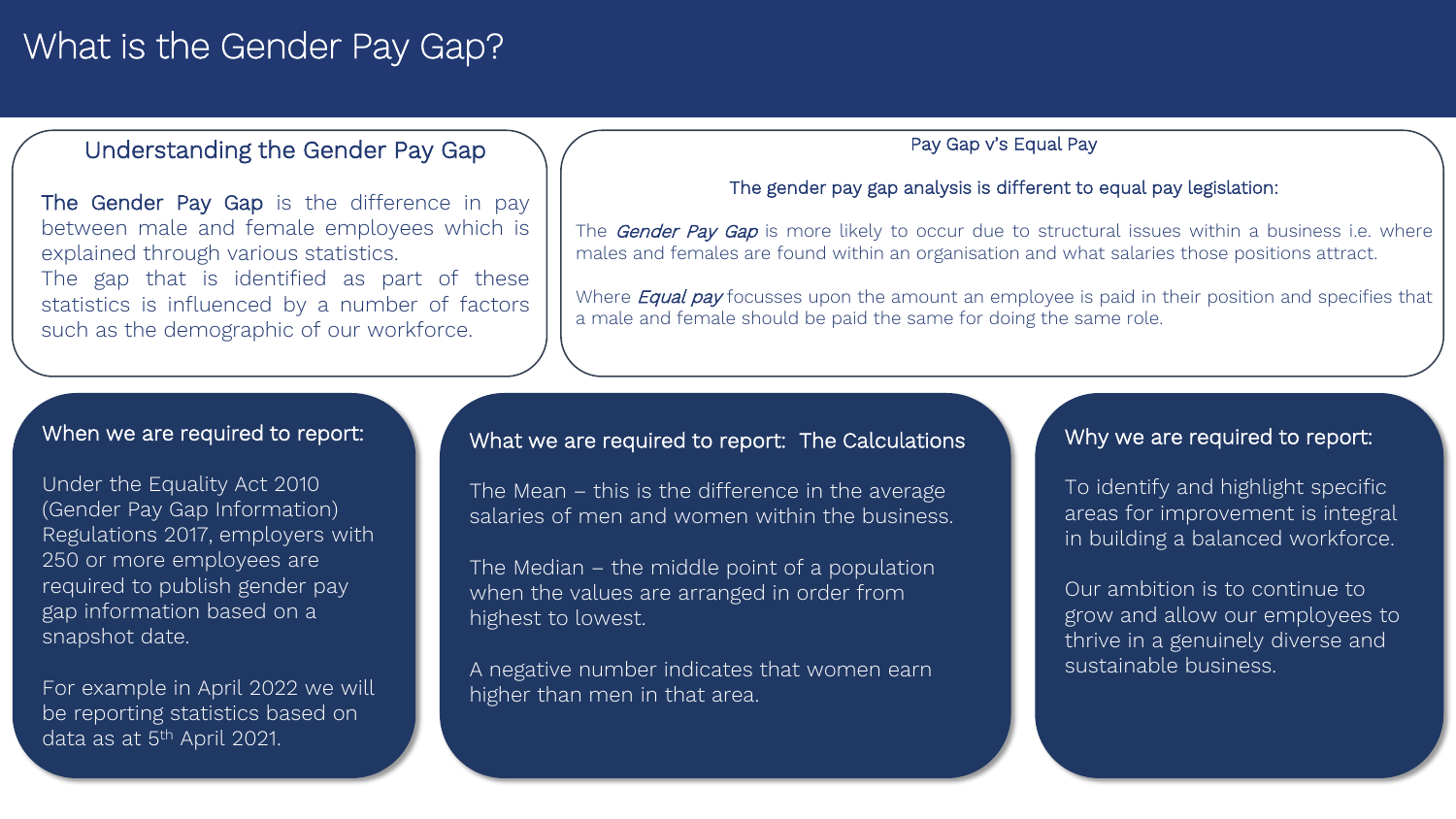# Howard Tenens Logistics Limited 2021 Data

The below metrics (specifically the mean and median pay gap metrics) show the percentage gap in the average in salaries of all male and female employees. This means that the mean pay for men is 17.28% higher than females in our company as at  $5<sup>th</sup>$  April 2021.

The median shows the middle point of a population. This is more representative than the mean as it is not typically affected by a handful of higher or lower salaries. Howard Tenens shows a 21.75% gap on this metric. These figures are slightly higher than last years snapshot due to some internal movement of positions at leadership level. These figures also suggest that the reason for the gap is that there are more males in higher paid positions than females which concurs with the quartile data opposite.

The Mean Gender Bonus Gap is shown at 56.99% which means that the average amount of bonus' paid to males was higher than the mean average of all bonus' paid to female employees.

The Median Gender Bonus Gap at Howard Tenens is 0% which demonstrates that the last external external external middle point of all bonuses for females was exactly the same as the middle point of all male bonuses. The reason for this change in data from 2020 is that after the bonus scheme was changed in 2019, a new discretionary bonus has been put in place effective 2021 which is limited to a smaller group of employees and applied at discretion.

The below metric is most likely, out of all the metrics, to identify the underlying issues that cause the pay gaps in a business. This metric divides the total Howard Tenens Logistics Limited workforce into 4 equally sized groups based on hourly pay rate. The Lower quartile includes the lowest paid 25% of the workforce; the Upper quartile contains the highest 25% of the workforce and so on. To achieve close to a 0% gender pay gap there would need to be a 50:50 split of male to females in each quartile. Our aim as a business is to ensure that the male : female ratio is consistent across all Quartiles.

The below charts show that the distribution of females within Howard Tenens Logistics Limited is not even throughout the quartiles. However one would expect more males to be present in each quartile, due to operating in a male dominated industry. Although there has been minimal change since the 2020 snapshot data, external and internal factors have again influenced this result and we are making changes within HTLL to aim for even distribution across all 4 quartiles in the future.